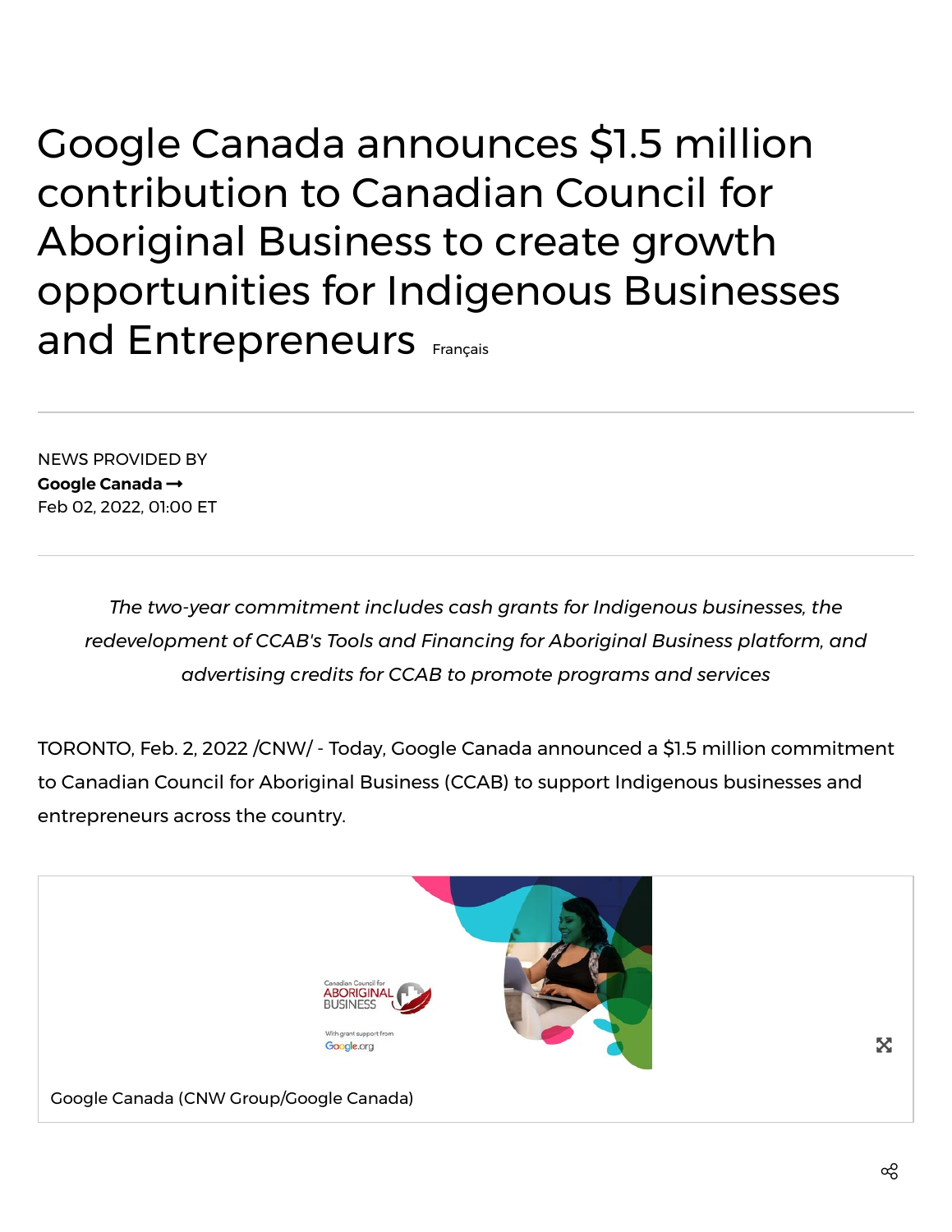One million of the support will go towards cash grants and CCAB memberships for Indigenous businesses and the redevelopment of CCAB's Tools and Financing for Aboriginal Business (TFAB) platform. Google will also provide CCAB with \$500,000 of donated Search ads to reach a broader audience, promote their programs and share research with the public.

There are close to [60,000](https://c212.net/c/link/?t=0&l=en&o=3431621-1&h=890437114&u=https%3A%2F%2Fwww.itworldcanada.com%2Fblog%2Fbarriers-and-hurdles-indigenous-entrepreneurship-in-canada%2F436007&a=60%2C000) First Nations, Métis, and Inuit owned businesses in Canada, contributing over [\\$30](https://c212.net/c/link/?t=0&l=en&o=3431621-1&h=3424490126&u=https%3A%2F%2Fdiscover.rbcroyalbank.com%2Findigenous-entrepreneurship-in-canada-the-impact-and-the-opportunity%2F&a=%2430) billion annually to Canada's GDP. By 2025, the contribution is expected to be over \$100 [billion.](https://c212.net/c/link/?t=0&l=en&o=3431621-1&h=307541407&u=https%3A%2F%2Fdiscover.rbcroyalbank.com%2Findigenous-entrepreneurship-in-canada-the-impact-and-the-opportunity%2F&a=over+%24100+billion) However, Indigenous businesses have been disproportionately impacted by the COVID-19 pandemic. According to CCAB [research](https://c212.net/c/link/?t=0&l=en&o=3431621-1&h=379647995&u=https%3A%2F%2Fwww.ccab.com%2Fwp-content%2Fuploads%2F2021%2F11%2Findigenous_identity_report_v07.pdf&a=research), over half of Indigenous businesses reported declined revenues with many closing temporarily and almost half having to lay off staff. As the Indigenous economy recovers from the impact of COVID-19, the report points to financial assistance, business digitization, and developing eCommerce skills and digital marketing as key areas of need.

"Working with Google Canada to help close the digital divide means more opportunities for Indigenous businesses and communities," said CCAB President and CEO, Tabatha Bull. "We commend Google's commitment of cash grants and support for the redevelopment of our TFAB platform to increase participation for Indigenous businesses and entrepreneurs in the digital skills-based economy."

The \$1.5 million grant and in-kind support from Google.org to CCAB will establish new programs that directly address the needs of Indigenous businesses identified through CCAB research. CCAB will offer cash grants and CCAB memberships to Indigenous businesses over the next year, while investing in re-building the Tools and Financing for Aboriginal Business (TFAB) platform to provide new training and resources to Indigenous entrepreneurs over the next two years. In addition, Google will offer CCAB donated ads to promote programs and the new TFAB platform through Google Search advertising. Indigenous-owned marketing agency, Jelly Marketing, will help support CCAB's digital marketing campaign.

"Over the past 8 months, we've worked with CCAB to understand the growth obstacles Indigenous-owned businesses face and discuss how we could partner together to grow the Indigenous digital economy," says Sabrina Geremia, VP & Country Director, Google Canada.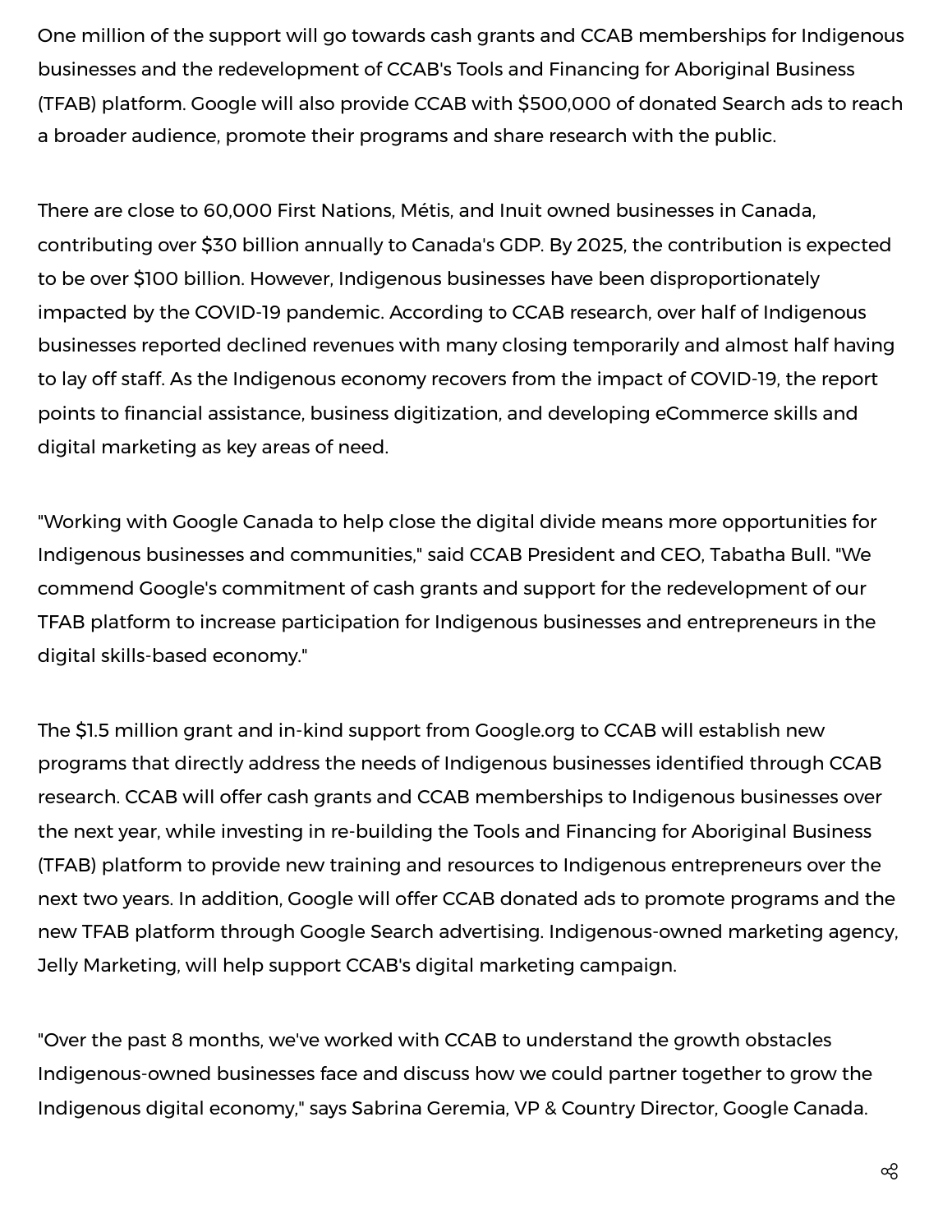"Guided by CCAB's research, our support will be used by CCAB to address some of the most pressing needs of Indigenous businesses in Canada, with the goal of building a more resilient and inclusive economy."

To learn more about how eligible businesses can get involved, visit CCAB's [website](https://c212.net/c/link/?t=0&l=en&o=3431621-1&h=1972279005&u=https%3A%2F%2Fwww.ccab.com%2F&a=website).

## **About CCAB**

CCAB is committed to the full participation of Indigenous peoples in Canada's economy. As a national, non-partisan association, its mission is to promote, strengthen and enhance a prosperous Indigenous economy through the fostering of business relationships, opportunities, and awareness. CCAB offers knowledge, resources, and programs to its members to cultivate economic opportunities for Indigenous peoples and businesses across Canada. For more information, visit [www.ccab.com.](https://c212.net/c/link/?t=0&l=en&o=3431621-1&h=4274797205&u=http%3A%2F%2Fwww.ccab.com%2F&a=www.ccab.com)

## **About Google Canada**

Google's mission is to organize the world's information and make it universally accessible and useful. As a global technology leader, Google's innovations in web search and advertising have made its website a top internet property and its brand one of the most recognized in the world. Google Canada has offices in Waterloo, Toronto, Montreal, and Ottawa with over 2,000 Canadian Google employees working on teams across Engineering, AI Research, Sales and Marketing.

## **About Google.org**

Google's philanthropy brings the best of Google to help solve some of humanity's biggest challenges combining funding, innovation, and technical expertise to support underserved communities and provide opportunity for everyone. We engage nonprofits and social enterprises who make a significant impact on the communities they represent, and whose work has the potential to produce meaningful change. We want a better world, faster — and we believe in leveraging technology and applying scalable data-driven innovation to move the needle.

SOURCE Google Canada